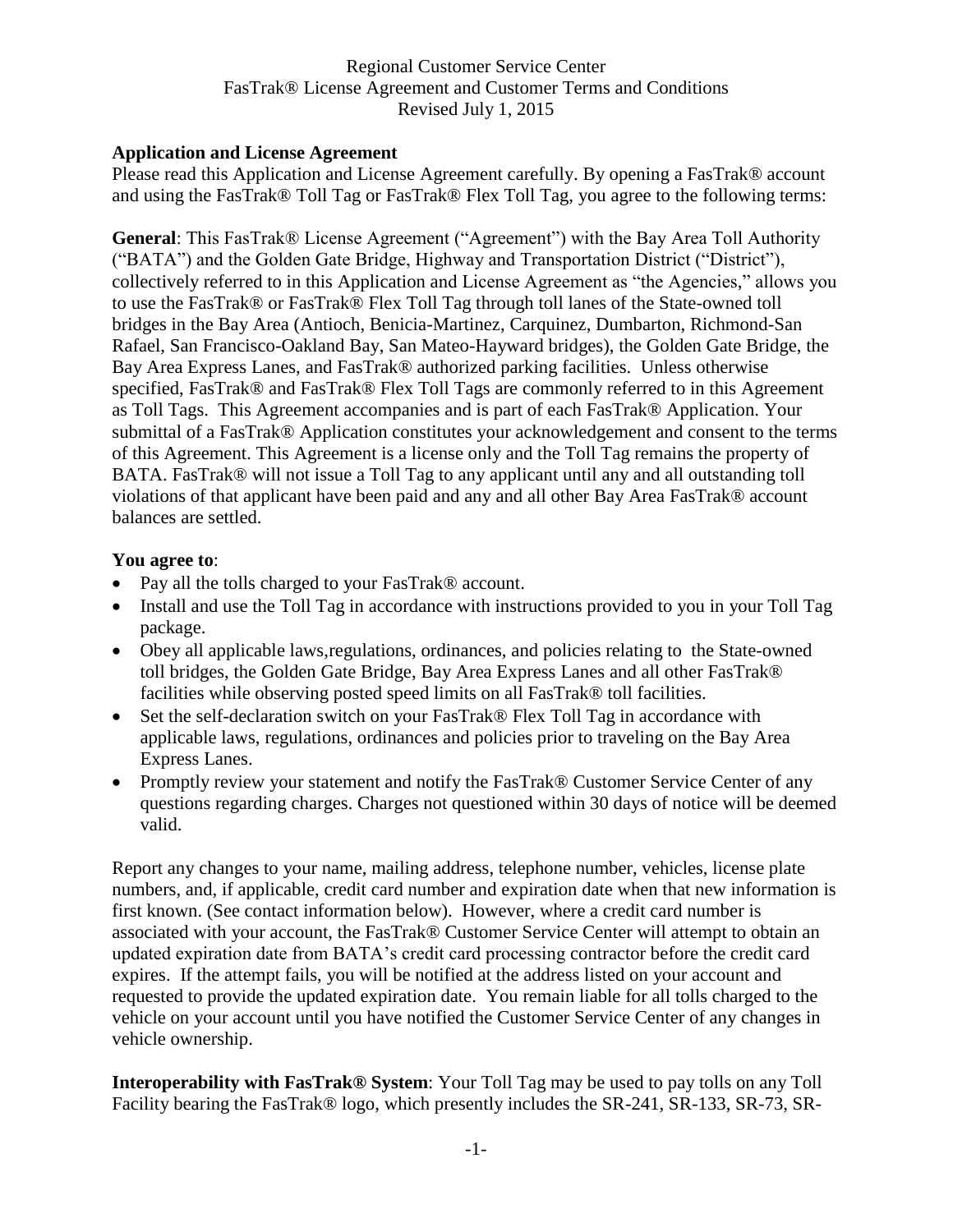91, I-15, I-10, I-110, SR-125, Golden Gate Bridge, the seven State-owned toll bridges, and the Bay Area Express Lanes. If you drive on any FasTrak® Toll Facility in a vehicle with your Toll Tag, your Toll Tag will be read by that Toll Facility's electronic toll equipment, and a record of your transaction will be created. These tolls will be charged to your account in accordance with the rules, regulations and procedures of that FasTrak® Toll Facility. It is your responsibility to be aware of and comply with such rules, regulations, and procedures. If you use your Toll Tag on a FasTrak® Toll Facility, you agree to pay the tolls charged by that FasTrak® Toll Facility, whether billed by one of the Agencies or any other FasTrak® Toll Facility. You agree that the Agencies may share with the operator of such FasTrak® Toll Facility and its agents any information contained in this Application and License Agreement for purposes of processing and collecting tolls or penalties, and enforcing Agency policies.

**Toll Tag Use at Eligible Parking Facilities**: Your Toll Tag may also be used to pay parking fees at eligible parking facilities provided that you have not opted-out of the parking program and you have provided a valid credit card for your FasTrak® account.

**Minimum Account Balances, Fees and Charges**: You agree to maintain your prepaid toll account balance as described in this Agreement.

- If you select the credit card option, your account will be charged an initial prepaid balance of \$25 per Toll Tag. In addition, you authorize BATA to replenish your account by charging a minimum of \$25 or the higher average monthly usage to your credit card each time your toll account balance falls below your replenishment threshold (initially \$15).
- If you select the cash or check option, you agree to make a prepayment of \$50 per Toll Tag. In addition, you agree to make a minimum cash or check payment of \$40 each time your toll account balance falls below your replenishment threshold (initially \$30). You agree that such payment will be received by the Customer Service Center prior to your account reaching a zero balance.
- You agree that your replenishment amount and replenishment threshold are both subject to change based on your average monthly usage.
- If you select the credit card option, unless you opt out during the enrollment process, you are automatically opted-in to use your Toll Tag to pay parking fees at eligible parking facilities. Parking fees less than or equal to \$10 will be paid from your prepaid balance. You authorize BATA to charge your credit card for parking fees greater than \$10. If you select the cash or check option, you are not eligible to use your Toll Tag to pay for parking fees. You may optout of the parking program at any time by contacting the FasTrak® Customer Service Center at [www.bayareafastrak.org](http://www.bayareafastrak.org/) and updating your account information.
- You agree that a \$25 fee may be charged to your account for checks returned by your bank or financial institution.
- You agree that BATA may charge a fee for providing extra statements. Please see our website for current fee amounts.
- You agree to waive all interest or benefits, if any, that may accrue on any prepaid balances or Toll Tag deposits.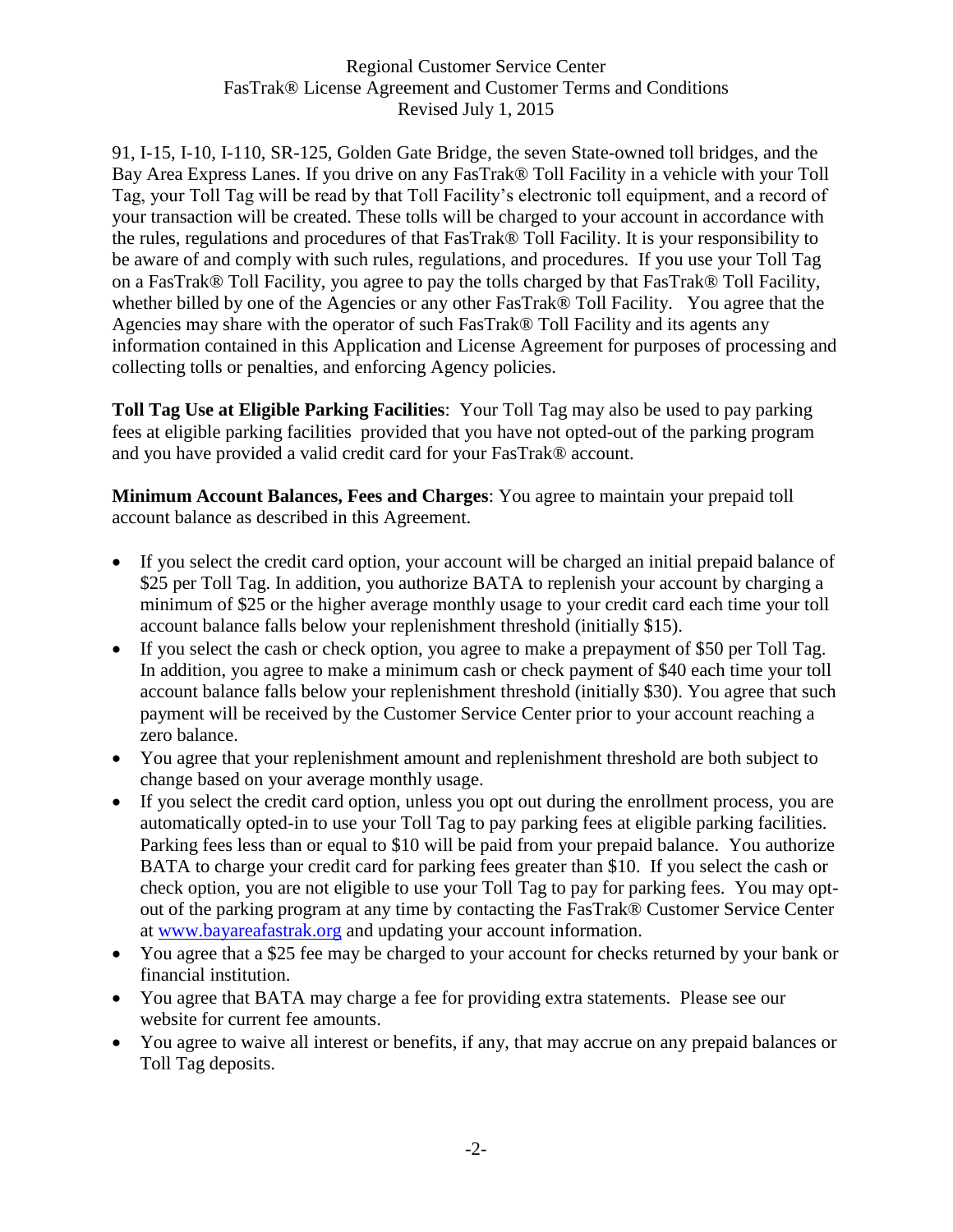Failure to maintain the required balance or properly maintain your account will result in transactions being processed as violations that are subject to fees, fines and penalties as provided by law. In addition, failure to maintain the required balance or properly maintain your account may result in closure of your account and, in the case of negative account balance, may result in collection actions for any unpaid balance.

# **Toll Tags**:

- In addition to any prepaid account balance(s), you agree to pay a \$20 deposit for each Toll Tag licensed to you. BATA will refund the deposit without interest if you return the Toll Tag(s) in good working condition. No deposit shall be required for the first three Toll Tags issued to a credit card account. If you choose the credit card payment option, you agree that BATA may charge your credit card for the amount of the Toll Tag deposit(s) for each Toll Tag(s) not returned in good working condition.
- If a Toll Tag fails to operate for reasons other than abuse or improper use and is returned to the FasTrak® Customer Service Center, we will replace that Toll Tag at no charge.
- If a Toll Tag is lost or stolen, please call the FasTrak® Customer Service Center immediately by telephone at (877) 229-8655. You remain liable for all tolls charged to your Toll Tag until you have notified the Customer Service Center that your Toll Tag has been lost or stolen. In addition, you will be charged \$20 for each Toll Tag entrusted to your possession that has been stolen unless an official police report is provided.
- If you purchased your Toll Tag from a retail store, you agree that \$20 will be held as a deposit and the remaining balance of your purchase price will be available as prepaid tolls until the Toll Tag is registered. Upon registration using a credit card, the \$20 deposit will be applied to your prepaid toll balance. If registration is by cash/check, the \$20 will remain as a deposit. If you do not register your Toll Tag within seven (7) business days from first use, or if your prepaid toll balance becomes negative, the Toll Tag will become invalid/inactive and your tag deposit will be forfeited. Using an invalid/inactive Toll Tag will result in transactions being processed as violations that are subject to fees, fines and penalties as provided by law.

**Termination**: The Agencies may terminate this Agreement at any time and for any reason. If the Agencies request, or if you wish to terminate this Agreement, you must return all of the issued Toll Tag(s) to the FasTrak® Customer Service Center. Upon termination and your return of your Toll Tag(s), your toll account balance and Toll Tag deposit(s) (if paid in advance) will be refunded to you within thirty (30) days without interest by check or credit card, less any amounts owed to the Agencies, Bay Area Express Lanes Facilities, or other FasTrak® Toll Facility or parking facility. Following any termination, you remain responsible for payments owed under this Agreement. If your toll account balance is insufficient to cover outstanding charges, you will remain liable for all such amounts. If such unpaid charges are not promptly remitted, you may become liable for additional service charges, fines, or penalties, in accordance with applicable law and you may be subject to collection actions for any unpaid balance.

**Changes**: The Agencies reserve the right to change the terms of this Agreement and these policies at any time by providing written notice on the FasTrak® website at [www.bayareafastrak.org.](http://www.bayareafastrak.org/) You will be deemed to have received such notice thirty (30) days after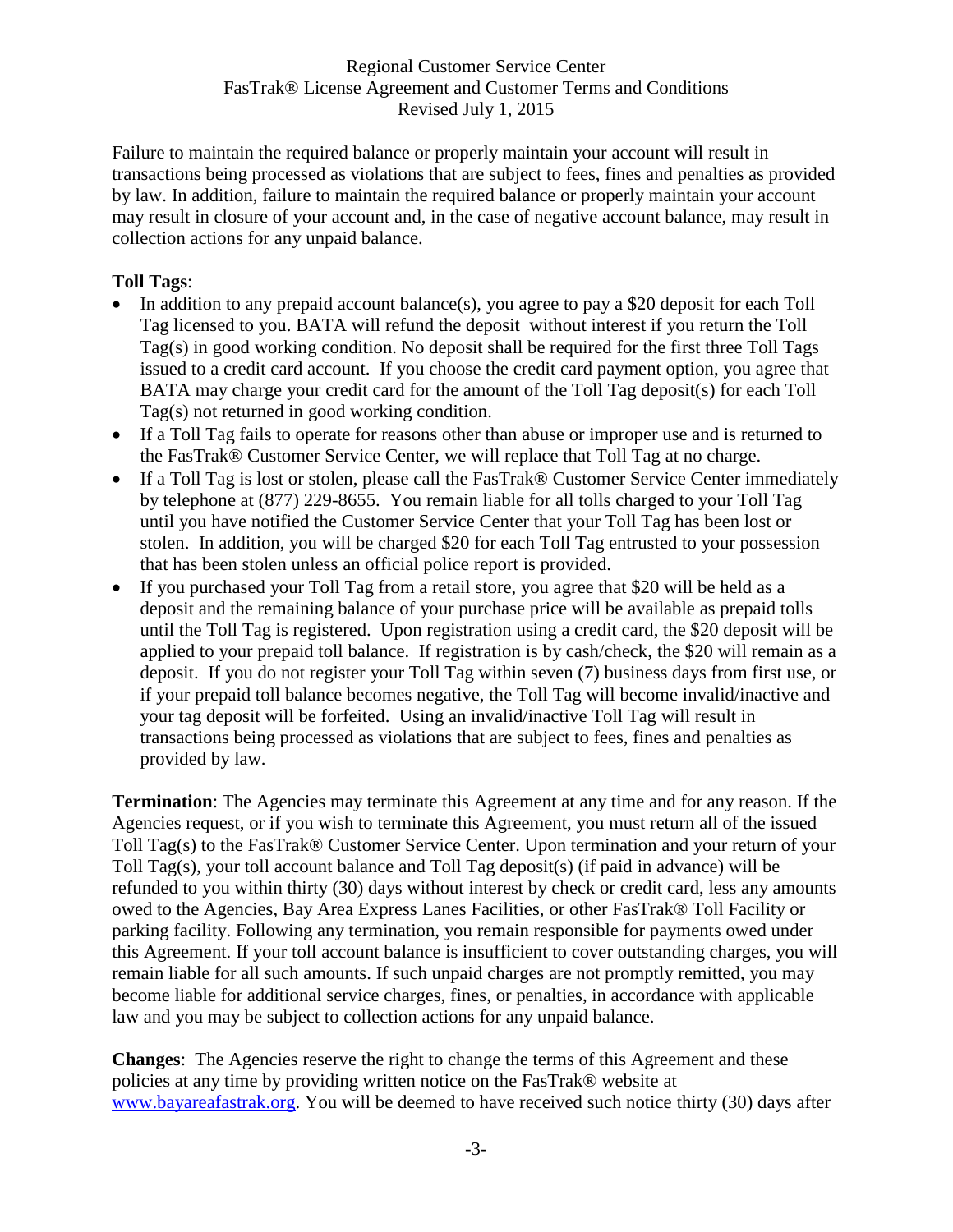posting of that notice on the FasTrak® website. You agree to all changes when you use your Toll Tag after that date.

**Release and Indemnity**: You hereby release the Agencies and their directors, commissioners, officers, employees and agents from all loss, damage, or injury whatsoever, known or unknown, arising out of or in any manner connected with the use or performance of the Toll Tag(s) issued to you. You agree that neither the Agencies nor their directors, officers, employees nor agents will incur any obligation or liability for any such loss, damage or injury. Your sole and exclusive remedy against the Agencies will be replacement of any defective Toll Tag(s). You agree to indemnify, protect, and hold harmless the Agencies and their directors, commissioners, officers, employees, and agents from all liability for any loss, damage or injury to persons or property arising from or related to the use of the Toll Tag(s) issued to you.

**Failure to Comply** with any portion of this Agreement may result in your transactions being processed as violations under California Vehicle Code Section 40250 *et seq*. and any other applicable law. If violations occur, you will be subject to all fees, fines and penalties, and unpaid violations may be referred to collection or result in the DMV withholding your vehicle registrations, as provided by law. BATA and the District reserve the right to debit your account for unpaid violations including fees and fines.

**Personal Information Notice:** Agencies' treatment of personally identifiable information is described in the Privacy Policy available at [www.bayareafastrak.org](http://www.bayareafastrak.org/) and is consistent with Federal and State laws governing an individual's rights to privacy. Your disclosure of personally identifiable information related to this program is voluntary. Failure to provide the information requested may result in delays in the processing of your enrollment application or in providing updated account information. Personally identifiable information provided by you and any data developed as a byproduct of your use of the electronic toll collection program will not be made available to third parties except as described in our Privacy Policy. You retain the right to inspect all personally identifiable information pertaining to your account. Any inquiry or request to obtain information, in accordance with the above provisions, should be directed in writing to the FasTrak® Customer Service Center, along with your name, address, and account number.

**Governing Law:** This Agreement shall be interpreted in accordance with the laws of the State of California. If any term of this Agreement is found to be invalid, such invalidity shall not affect the validity of the remaining terms.

**Communications**: Please address all inquiries and notices to: FasTrak® Customer Service Center P.O. Box 26926 San Francisco, CA 94126 Telephone: 1-877-BAY-TOLL (1-877-229-8655) (1-415-486-8655 outside the United States Fax: 1-415-956-1663 TDD/TTY: 1-415-486-2492 Website: [www.bayareafastrak.org](http://www.bayareafastrak.org/)